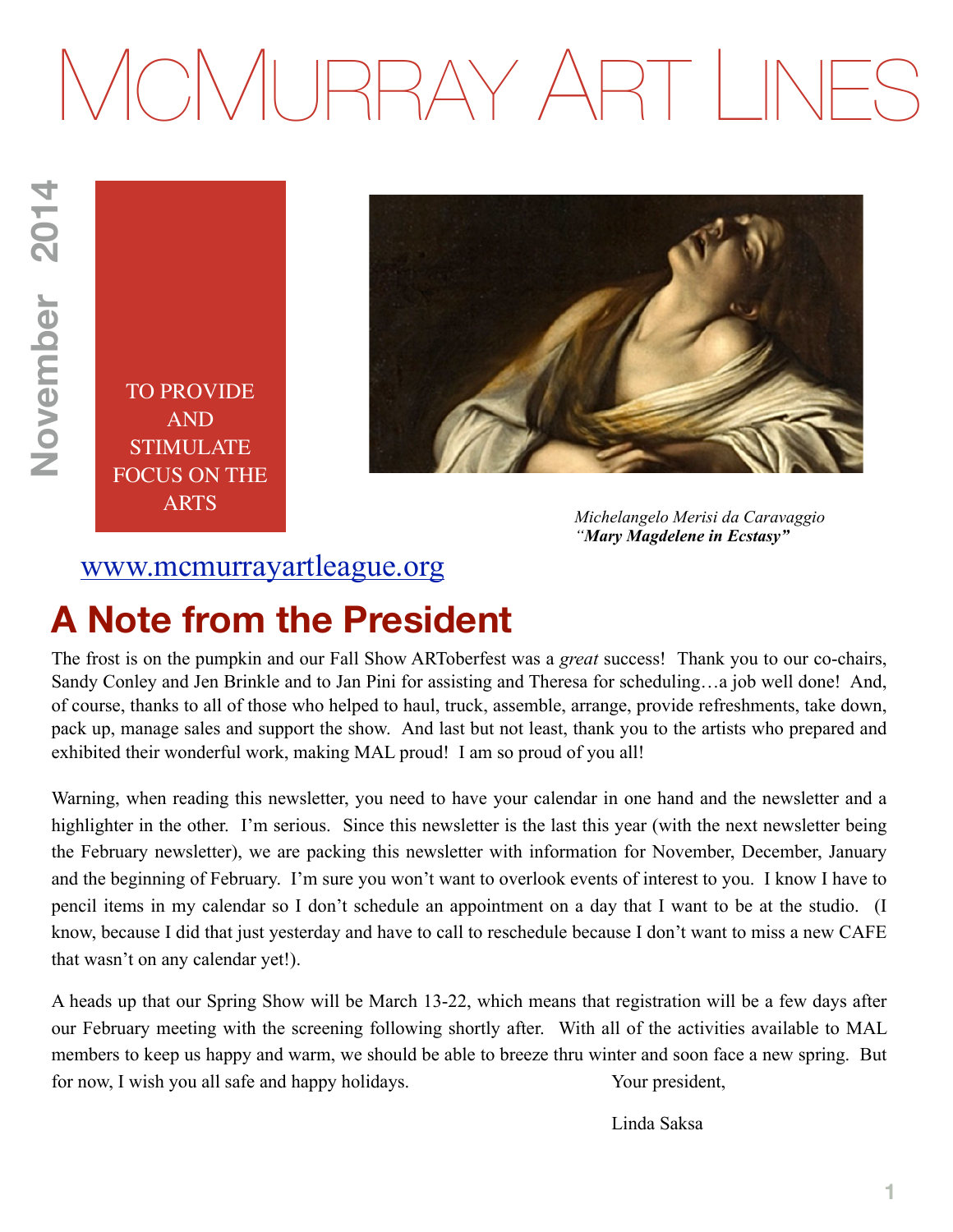# **News and Notes from the League**

### **Memorials**

It has been a tradition with McMurray Art League that when a member or a person in the member's immediate family passes away, the League makes a donation to the Peters Township Library for an art-related book in the deceased person's memory. Some books that have recently been purchased by the library in memory of members or their loved ones are: *Painting for the Absolute and Utter Beginner* by Claire Watson Garcia, and *Saving Italy: The Race to Rescue a Nation's Treasures from the Nazis* by Robert M. Edsel. These two books are in memory of member Darla Tsupros' son, Garrett Bistarky. *An Art Lover's Guide to Florence* by Judith Testa and *Drawing for the Absolute Beginner* by Mark Willenbrink were purchased as a memorial to James Duffy, member Sarah Duffy's late husband.

The PT Library will also be purchasing books in the memory of our dear members, Ginnie Swartz and Carol-sue Dukstein. Please take a moment to enjoy and appreciate the books selected by the library to honor our members or their loved ones.

*Anne Davis Corresponding Secretary*

### **MAL Mingle**

It will soon be time to gather with our art friends at the studio for our annual social **MAL Mingle** on Tuesday, December 9 from 11-2pm. Take a breather from the hustle and bustle and join us at our studio. Members are requested to bring an appetizer or dessert to share. Please rsvp online or contact Fred Kunz at [fkunz1818@aol.com](mailto:fkunz1818@aol.com) or 412-831-9992 by Sunday, December 7 (we need a count for the arrangement of tables and chairs for the party). Looking forward to seeing you there!

### **Art Watch**

What in the world is ArtWatch? Something *new*! You may already be aware that to facilitate speakers with power point programs and for this new program, we have purchased a projector that connects to a computer that will project on our new large wall projection screen (soon to come). This gives us the ability to show DVDs in our studio. There are a few of us who have instructional DVDs that we will be happy to share with other members at ArtWatch. And the PT Library also

has art DVDs. What fun it would be to watch the DVDs together! It will run much like our CAFEs---\$3 a person. Please sign up for ArtWatch. In case of need to cancel, you can be contacted if you are on the list. This new program will probably begin after the holidays. ArtWatch times and subjects will be posted on our website calendar. If anyone would like to donate art DVDs for our new program or has DVDs that could be borrowed, let us know and we will make a list for future ArtWatches. Watch for ArtWatch!

### **Speakers for our General Meetings**

November 13---Joanne Portnoy February 12---Theresa Geever March 5---TBD April 9---Phiris Kathy Sickels

### **MAL Artists Selected for Galleria Holiday Show**

The Galleria selected several McMurray Art League Artists from the fall show to display their work for the holiday season. They are Lynn Angelleli, Renee Keil, and Fran Marze. The 3-dimensional work of Hank Swartz, Christine Smith, Judy DiGiacomo and Jeennie Nickolls will be displayed in a kiosk on the upper floor of the Galleria near the fountain. The show will not be staffed but interested buyers will be able to contact the artists directly. All sales will be made through MAL and the Galleria will collect a 20% commission

### **LUSH BRUSH**

**Our luscious event, LUSH BRUSH** will be happening on Thursday Evening, January 22 from 6-8:00. It is a fun time for members to gather to share food and wine and create greeting cards (provided by MAL) for the studio to use in correspondence or as a fundraiser. Bring a beverage (wine, etc) or a food item (appetizer or dessert) to share with your artist friends. And of course bring your art supplies of choice. To reserve your spot and coordinate refreshments, you can register online by January 19 or contact our co-vice presidents, Laura Mooney ( $artist2sea@yahoo.com$  or 412-561-8176) or Fred Kunz ( [fkunz1818@aol.com](mailto:fkunz1818@aol.com) or 412-831-9992. This a very popular event…don't miss it!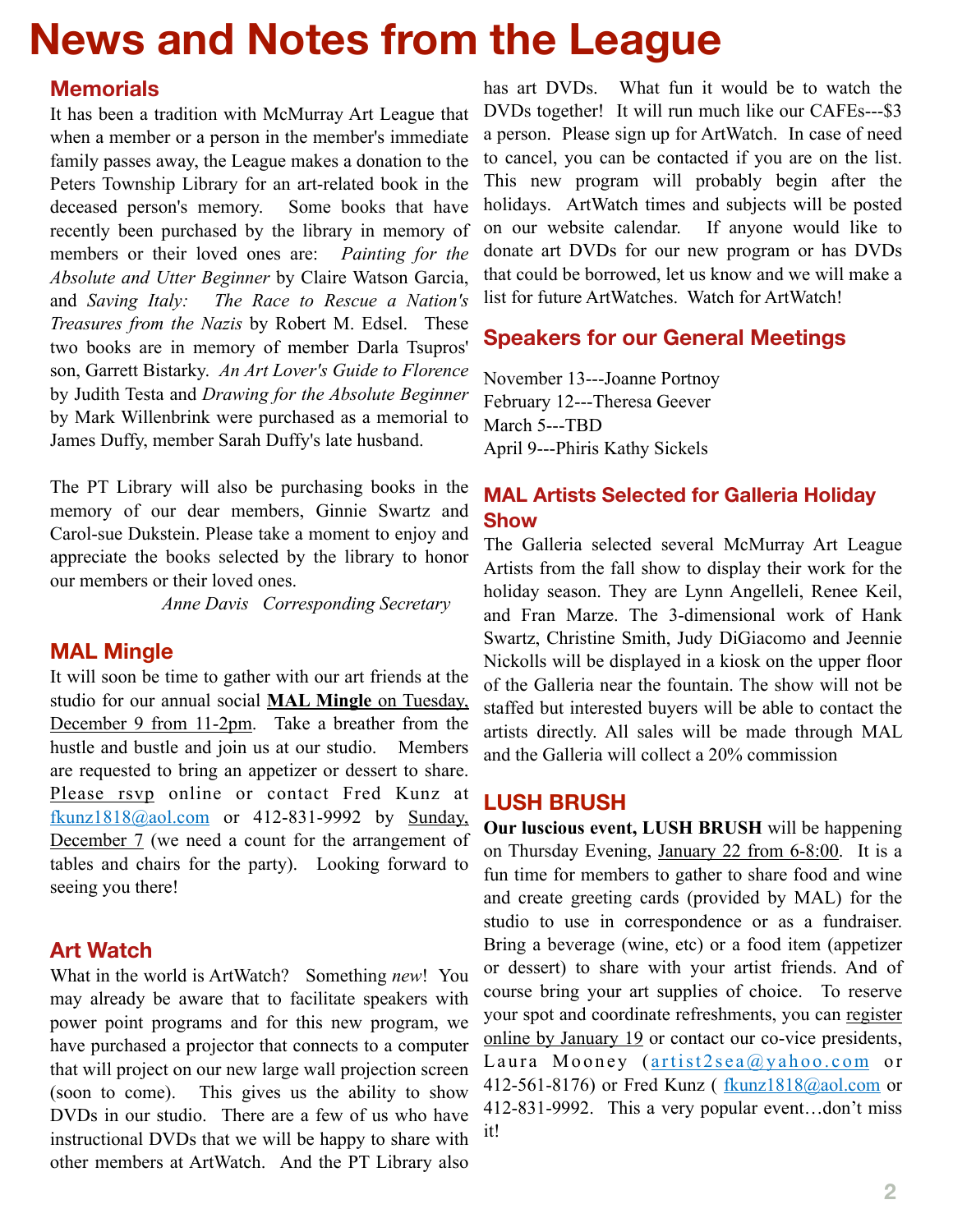### **Fall Show Wrap Up**

McMurray Art League was one of the arts groups participating in the Galleria's Fall Art Show from Friday, October 11 – Sunday, October 19. We called our fall show "ARToberfest." Twenty-one MAL members displayed work. Our sales were robust, so obviously our work appealed to the public!

MAL had the opportunity to place 3-D and artisan items in one of the Galleria's kiosks. This kiosk was a welcome option for our artists who like to make jewelry, glassware and other artisan items. Artists who sold paintings and 3-D pieces were: Jan Pini, Fran Marze, Judy DiGiacomo, Linda Saksa, Michalina Pendzich, Andrea LaNasa, and Mary Stuart. Also purchased were bin art and cards by Ginny Swartz, Lynn Angelelli, Fran Marze, Arlene Popko, Jan Pini, and Theresa Bozzo.

Many thanks to all the members of the league who helped make our "ARToberfest" successful. Treasurer Jan Pini works tirelessly to support each show in so many ways. Without her, we would have worked much harder and there would have been many glitches. So thanks a million, Jan.

On screening day we had lots of help from Barb Wettergreen, Arlene Popko, Ginny Hults, Carol Kilkeary, Theresa Bozzo, Ginny Swartz, and Leslie Fehling. For set-up and take down we were SO grateful to new member Maxine Ellis. She and her nephew, Jacob transported the screens and the additional show items to and from the Galleria. Maxine was very gracious to offer the use of her truck even though she was not participating in the show.

During set-up and take-down of the show, "many hands made light work." Thanks to all who helped – especially those who are not MAL members, but whose loved ones are. Thanks to Jim Pini, Steve Saksa, Jen's Dave, and Paul Conley, as well as all the league members who helped with the setup and takedown.

The reception on Saturday night was a lot of fun. We asked Barb Wettergreen, Hospitality Chair, to come up with beverages and food that would be in keeping with our theme, ARToberfest. Thank you to Barb, her sister Vicki, Fran Marze and Theresa Bozzo who provided delicious food and drinks that complemented the refreshments the Galleria staff and the other leagues served. There was plenty to eat and drink as people strolled around to view the art.

Toward the end of the evening, the poster contest winners were announced. Our own Jen Brinkle won first prize for her painting, "Modern Girl." On Thursday, October 16 the People's Choice ballots were tallied – First prize went to Andrea LaNasa for "Gone Fishing" Second prize to Diana Heater for "Then She Cried" and Third Prize to Jen Brinkle for "Jessi's Selfie With Toad." Congratulations to all the winners. Many thanks to all who helped to make our Fall Show such a success.

*Sandy Conley and Jen Brinkle*

**Spring Show Notes Show Dates at the Galleria - March 13-22 Registration Postmark by Feb. 14th Show Screening Feb. 21st Look for more information in the next issue!**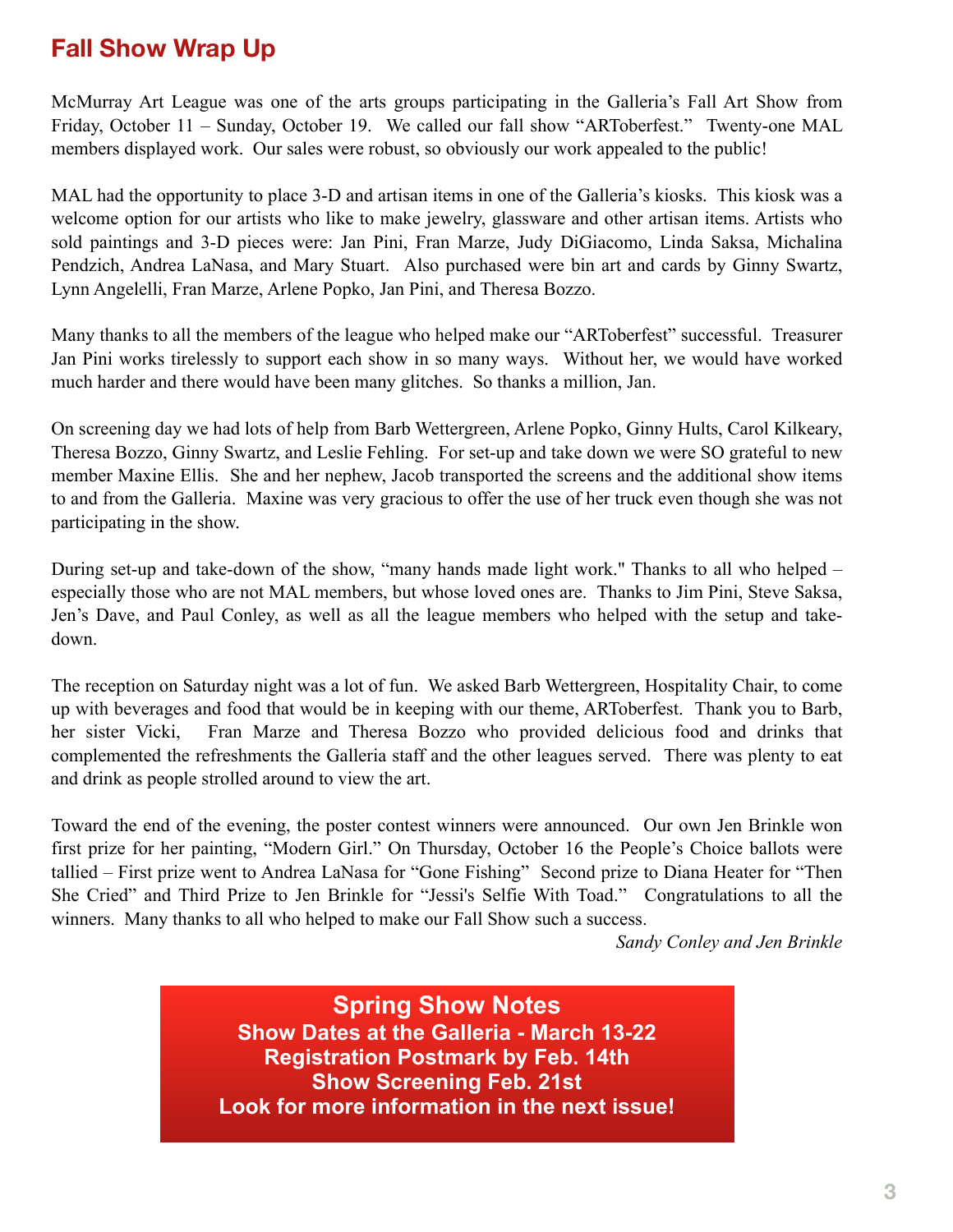# **2014-2015 MAL Classes**

### **Signing up for Classes**

Now that summer is almost over, It is time to think about signing up for fall classes and get back into your creative mood. The fall show is looming on the horizon. There are two ways that you can sign up for classes: using our website by viewing "Events" or "Calendar" or by contacting Jean Kunz at 412 831 9992 or at [classregistrar@mcmurrayartleague.org](mailto:classregistrar@mcmurrayartleague.org) 

| Dates                       | <b>ARTIST</b>                  | <b>MEDIA</b>                                                                                                 | <b>HOURS</b>       | <b>MEMBER</b> | NON-MEM       |
|-----------------------------|--------------------------------|--------------------------------------------------------------------------------------------------------------|--------------------|---------------|---------------|
|                             |                                | Nov 17, Feb 23, March 30, May 18 Elaine Wertheim<br>Art Talks*                                               | 10 to 11:30        | \$10          | $$15$ per day |
| Nov 4, 11                   | <b>Tom McNickle</b>            | Watercolor painting                                                                                          | $10 \text{ to } 4$ | \$35          | \$40 per day  |
| Nov 18, 19                  | <b>Jeannie McGuire</b>         | Figurative Design WC**                                                                                       | $10$ to $4$        | \$45          | \$50 per day  |
| Feb 4                       | <b>Leslie Fehling</b>          | Watercolor Sketch booking                                                                                    | $10 \text{ to } 4$ | \$30          | \$35 per day  |
| Feb 11                      | <b>Nicole Renee Ryan</b>       | Watercolor on Yupo***                                                                                        | $10$ to $4$        | \$45          | \$50 per day  |
| Live model fee for April 28 |                                | Feb 18, March 25, Apr 28 Carol Kilkeary Basic Figure Drawing 10 to 2<br>Fee determined by number of students |                    | \$25          | \$30 per day  |
|                             | Feb 23, March 4 Steve Leonardi | Watercolor Wild Life                                                                                         | $10$ to $4$        | \$35          | \$40 per day  |
|                             | March 10, 17 Tom McNickle      | Oil Painting                                                                                                 | $10 \text{ to } 4$ | \$35          | \$40 per day  |
| April 14, 21                | <b>Barry Jeter</b>             | <b>Watercolor Painting</b>                                                                                   | $10$ to $4$        | \$40          | \$45 per day  |
| April 1, 8, 15, 22, 29      | <b>Sue Levy</b>                | <b>Watercolor Painting</b>                                                                                   | $10$ to $2$        | \$25          | \$30 per day  |
| May $6, 7$                  | <b>Gail Beem</b>               | <b>Abstract Pastel</b>                                                                                       | $10$ to $4$        | \$30          | \$35 per day  |
| May 12, 13                  | <b>Robert Yonke</b>            | Watercolor Mixed Media                                                                                       | $10$ to $4$        | \$40          | \$45 per day  |
| May 27, 28                  | <b>Patricia Young</b>          | Pastel Landscapes                                                                                            | $10$ to $4$        | \$30          | \$35 per day  |

### **November Classes Registration Deadlines**

Now that the holidays are approaching and the spring show is right around the corner, it is time to think about signing up for classes and get back into your creative mood. We are still in need of students for the following November classes to meet the instructors' minimum: Tom McNickle's *Watercolor Painting*; Jeannie McGuire's *Figurative Design Watercolor* and Elaine Wertheim *Art Talks*. The deadlines for these classes are fast approaching. If you are planning to attend please register ASAP. PLEASE DON'T WAIT TO REGISTER ON THE FIRST DAY OF CLASS. If minimums are not met, the classes will have to be cancelled before the class starts. MAL is indeed fortunate to have the opportunity to work with such recognized artists. We want to continue to offer their classes with enough students to keep them coming back to our studio.

Don't forget to check out our CAFEs on the Event Calendar. They are always fun and a way to learn new skills for just our studio fee of \$3.00. Our members share their many talents with us. Looking forward to seeing you there.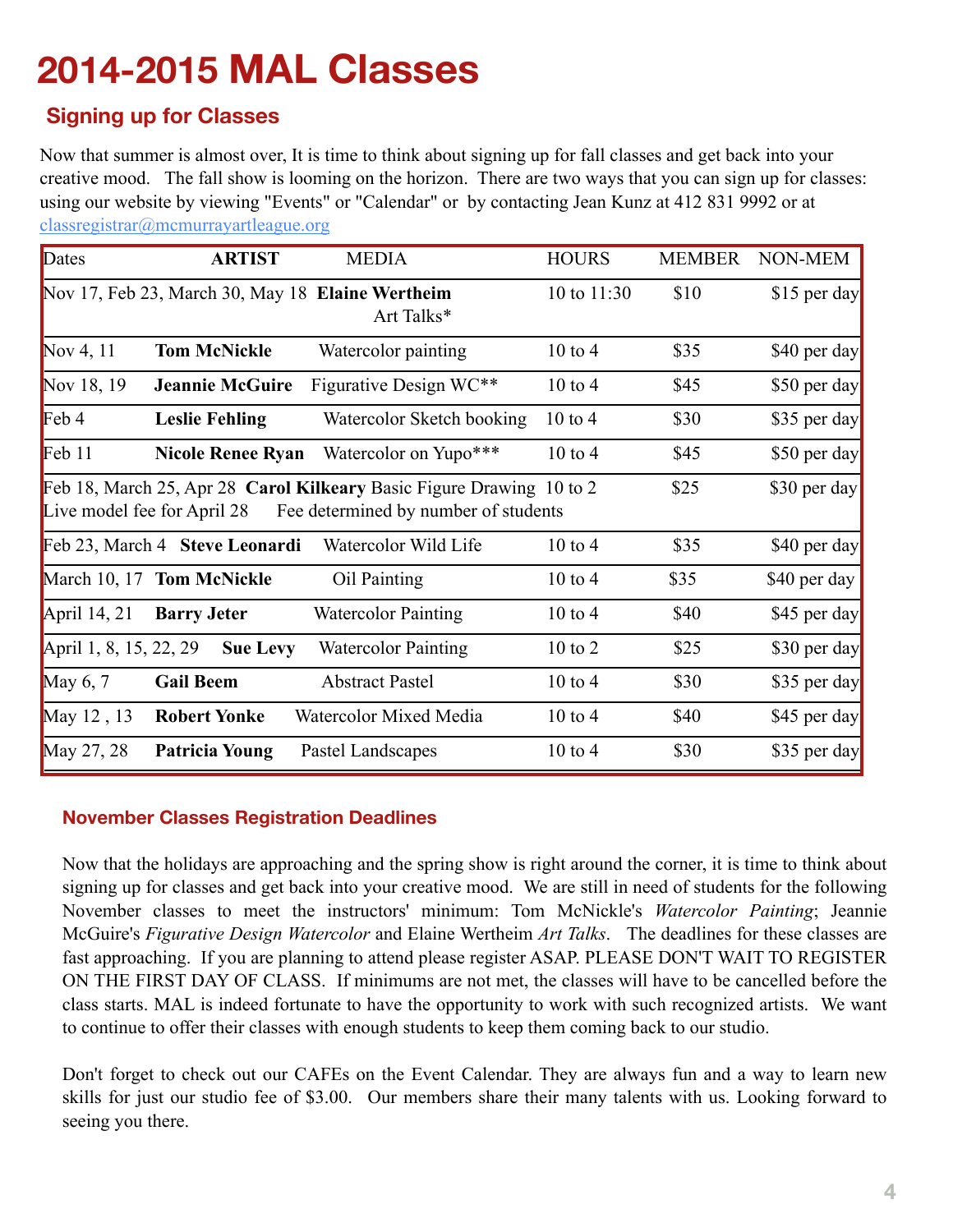# **Upcoming MAL CAFEs**

#### **CAFE Clothespin Characters** *with Carol Kilkeary*

Nov. 5th. 10-noon. Studio fee \$3. Workshop \$TBD

Here's a whimsical project with holiday creativity. These ornaments are constructed of wooden elements combined with bits & pieces of laying around "stuff" assembled with imagination into little characters suitable for gifts or tree ornaments. Wooden elements, paints and a collection of "stuff" will be supplied. Things to bring: small paint brush, hot glue gun, embroidery threads, scissors, & anything else you may have that will fit into one bag of endless possibilities. Sign up by 11/3-online, email: [tkilkeary@verizon.net](mailto:tkilkeary@verizon.net) or call 724-941-4855

#### **CAFE "Silver" Zentangle** *with Jan and Linda*

Monday, Nov 10 from 10-noon. \$3.00 CAFE studio fee. \$2 fee per ornament..

Using aluminum tape and pieces of foam board (provided), we will create designs that could be used as jewelry or ornaments. Brown paper mache ornaments will be available with silver tape and black paint for \$2.00 per ornament. Detailed description and photo and supply list is on our website. After the form is covered in tape, we will use a stylus or other other instruments to press on the tape leaving an embossed design. Empty ball point pens work or anything that you can use to make a mark but not puncture the tape. The final step is to rub with black acrylic paint so the tape resembles metal. Fun and easy to do! Supplies to bring: scissors, x-acto knife, glue stick, foam core pieces, pencil and paper, stylus or tools for embossing, craft brush. Sign up by Thursday, Nov 6 by registering online or by emailing or calling Jan Pini [\(janpini@verizon.net](mailto:janpini@verizon.net)/724-518-5585) or Linda Saksa  $(saxa3@msn.com/724-941-6413)$  $(saxa3@msn.com/724-941-6413)$ 

#### **CAFE Class in the Evening** *with Lydia Mansur*

Thursday, December 11, 2014 5 pm - 7:30. \$3.00 CAFE studio fee Workshop Fee \$5.00

Since we may need a little more time for the class, Lydia would like to start it at 5 pm. This class will make Chinese take-out gift boxes. These are decorated gift boxes made from Chinese take-out boxes. They make lovely gift boxes for the smaller, special gifts. These gift boxes are covered in velvet and then decorated with whatever embellishments suit your fancy. The wonderful thing about making these gift boxes is that they don't just have to be for Christmas. With the number of embellishments available, you can make them for any occasion at all. Everything will be provided for the class *except* she asks that you bring a pair of sharp scissors. If you are interested in taking this class, please email Lydia at  $\frac{\text{maxurlc}(a) \text{upmc.edu}}{\text{upmc.edu}}$  or call (724) 255-8870 and leave a message with your name, phone number and interest in the class.

### **CAFÉ Through China with Music** *with Anne Trimble*

Wednesday, January 28 from 10 to noon \$3.00 CAFE studio fee

In late July 2014, Anne Trimble traveled to China with eight other musicians and two dancers for a 24-concert tour in 35 days. Despite the busy schedule, Anne got a chance to do a bit of sight-seeing in the cities in which she performed. She will share her adventures, traveling by bus, bullet train, and plane from Inner Mongolia in the north, to near Hong Kong in the south, and 21 cities in between, entertaining Chinese audiences with distinctly American music. Register online or contact Carol Kilkeary at tkilkeary@verizon.net or 724-941-4855 by Monday, January 26.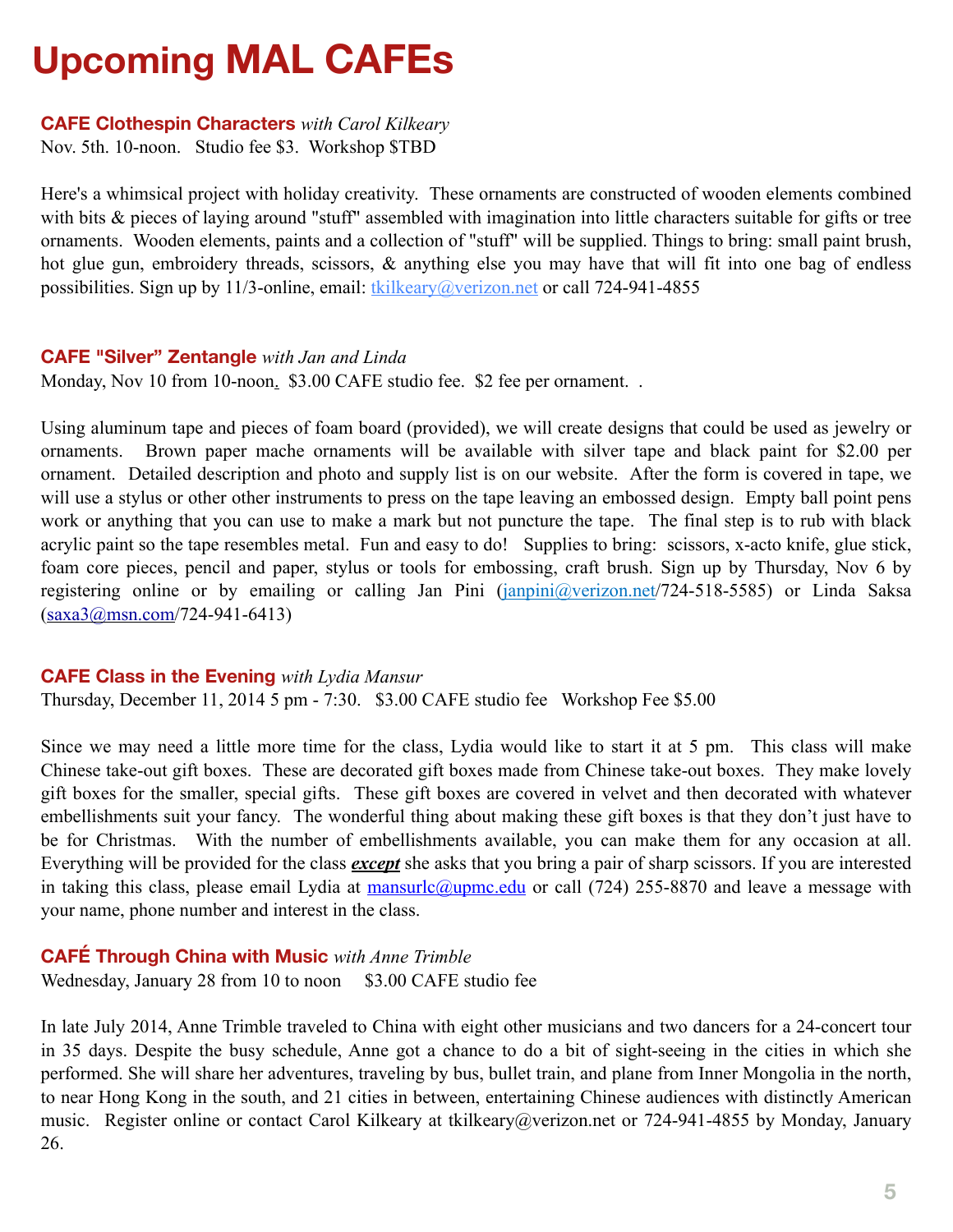### **2014-2015 Thematic Shows**

All McMurray Art League members are invited to exhibit their art during any and all of the Thematic Shows at the studio/gallery. Each artist can submit up to 4 pieces of work that express the show's theme in some way. Original art, as well as class work, prints and work previously exhibited in MAL shows can be included in the thematic shows. Artists must let Co-chairs Sandy Conley and/or Michalina Pendzich ([conley1973@verizon.net\)](mailto:conley1973@verizon.net),([mpendzich54@yahoo.com](mailto:mpendzich54@yahoo.com)) know they are planning to participate in a show. Provide the following information by the date listed below: (artist, title, medium, price). If you prefer, you may register online. For convenience, receiving and take down of the previous show will be at the same time. Please note the themes and dates below. Each participating artist will need to sit at the studio once, possibly twice during the show on a Thursday evening from  $5 - 8$  p.m. We look forward to filling the gallery with your beautiful artwork once again this year.

**"Summer Vacation"** – *Runs through November 20, 2014*

*November 20 –January 29, 2015 Receiving Nov. 20, 5 – 8 p.m.*  **"Generations"** - Interpret this theme as widely as you like - generations of a family, the passage of time or objects from the past.With the holidays just around the corner, holiday related work might fit this theme.

*January 29 – March 26, 2015 Receiving January 29, 2015, 5-8p.m.*  **"Line"** – Work in which line is the principal design element. Zentanglers, here's your chance to exhibit some of the inventive work you've been producing.

*March 26 – May 28, 2015. Receiving on March 26, 5 – 8 p.m*. *"Celebrate Color" -* Let's go wild with color!

### **Art Talks with Elaine Wertheim**

Monday, November 17, 10-11:30a.m.

Art Historian, Elaine Wertheim continues her Art Talks in November. The theme for all three Art Talks this fall is "VISUAL LITERACY: WHAT MAKES A MASTERPIECE". We respond subjectively to works of art. Frequently we say, "I don't like it," when we mean, "I don't understand it." To understand what makes a masterpiece we will explore the dynamics that ignite the imagination. This series will help develop visual literacy.

On November 17 Elaine will talk about "Masterpieces of Risk": Many artists move artistic expression in a new direction. Artists such as Giotto, Caravaggio, Cezanne and Picasso convince us that we are in the presence of something that is bold and innovative. Interested members can register online or by contacting the class registrar at [classregistrar@mcmurrayartleague.org](mailto:classregistrar@mcmurrayartleague.org).

Upcoming Art Talks with Elaine: Feb 23, March 30 and May 18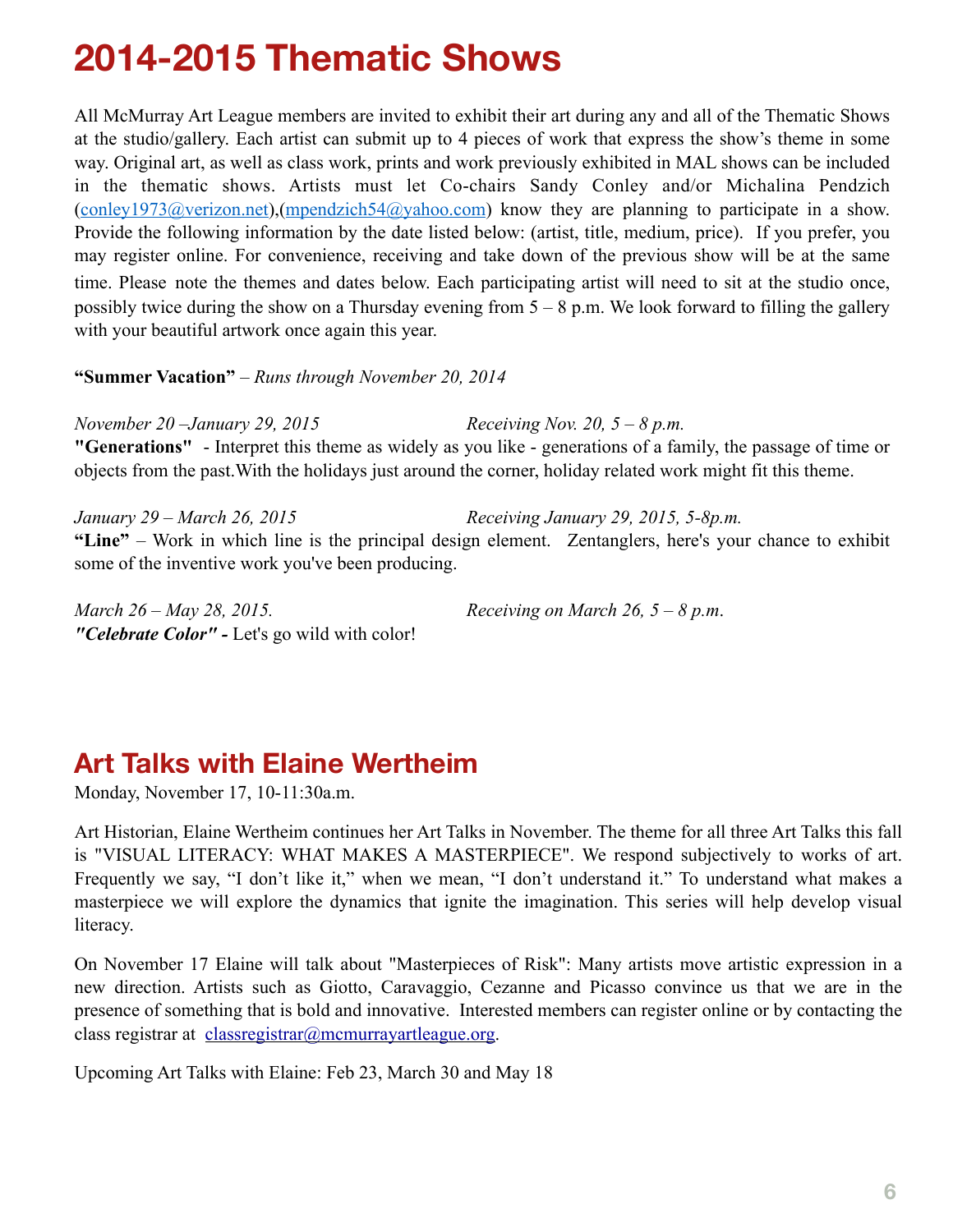### **ASSISTANCE PLEASE!**

Many of our members belong to more than one art league and artists group and may even be active board members of other organizations. As the current MAL Art League Liaison, I am desirous of setting up a regular communication with other leagues in the hopes of creating a steady exchange of information about upcoming special events, member achievements (awards), classes offered, and even contact names in each league.

If you can be of assistance in sharing any of this information please email me at [darlenegsanders@yahoo.com](mailto:darlenegsanders@yahoo.com) .I look forward to news interaction with other organizations and thank you in advance for your help.

*Darlene Sanders MAL Art League Liaison* 

### **Peters Twp Library Presents:**

The current Peters Library Show is **WINTERFEST.** Winterfest will hang until **January 15 2015** At that time the Lensshooters will have a show January 15th through February 11th. This gives **MAL** painters time to paint new works for our next show.

**The next MAL show will hang Thursday February 12th.** An email will be sent to the membership in late January to alert the membership and gather data for the new show.

We hope to see many artists there with new works in the new year. *Shirley Williams*

#### **News Anyone?**

We really would like to publish any *news* you might have in our future newsletters about new awards you've received or upcoming shows you may be in. Please email Renee at [rakeil@comcast.net](mailto:rakeil@comcast.net) with your information.

### **Monday Painters**

*Monday Painters* is in need of a artist teacher starting 2015. I have been teaching for 50 years and enjoying every minute of it. We need someone who has teaching ability and knowledge of Art Education. The class starts March 2015 each Monday 10AM-1 PM in the *First Methodist Church* in Washington.

**Schedule for remaining classes. Anyone is eligible. Come join us.** 

| <b>Oct. 27</b> | Class at <i>Daryl Boocks</i> . Bring a sandwich (It will be put on a plate and divided 4 ways to |  |  |  |  |
|----------------|--------------------------------------------------------------------------------------------------|--|--|--|--|
|                | share) and Darryl will teach the class. We can carpool from the church if you call Carolyn.      |  |  |  |  |
| Nov. $3$       | Bring paintings and gallery hang for Christmas Show at The First Methodist Church. Carolyn       |  |  |  |  |
|                | will teach Christmas Cards                                                                       |  |  |  |  |
| <b>Nov.10</b>  | <i>Kathy Leavett's Christmas Tree Farm</i> Carolyn will teach snow on pine trees.                |  |  |  |  |
| <b>Nov.17</b>  | Stephany Meyers will teach                                                                       |  |  |  |  |

**Dec 8** Christmas Party (*Bella Sierra* ?) Questions? *Call Carolyn Johnson 724-228-2988* 

I**n Memoriam Ginnie Swartz – October 13, 2014 Carol-sue Dukstein – October 15, 2014 We will miss our dear friends.**